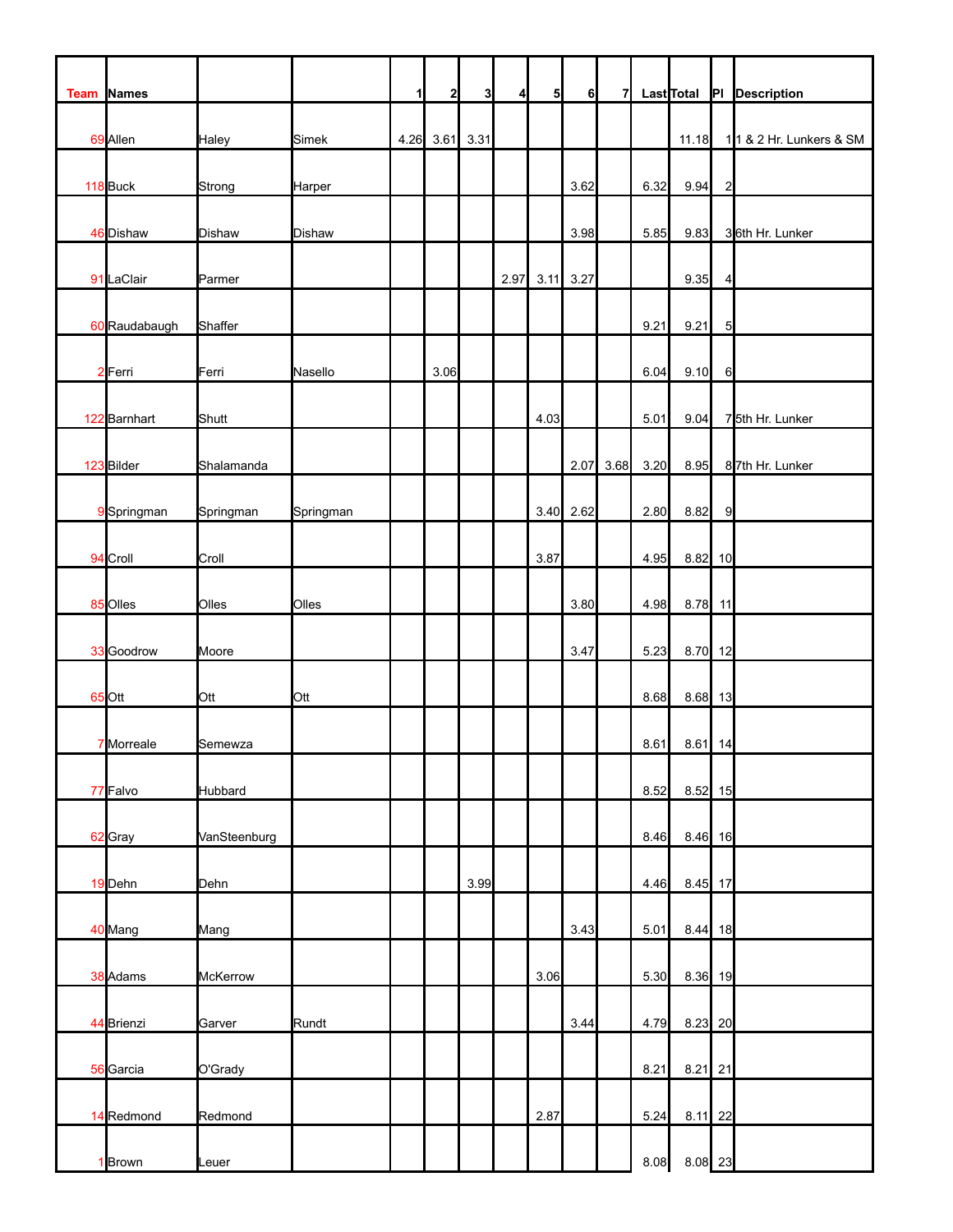| 71 Bator       | Secor        |              | 3.40 |      |      |                |      |      | 4.65 | $8.05$ 24 |    |                       |
|----------------|--------------|--------------|------|------|------|----------------|------|------|------|-----------|----|-----------------------|
| 115 Armstrong  | Telesca      | VanNederynen |      |      |      |                |      |      | 7.94 | 7.94      | 25 |                       |
| 23 Perfetto    | Perfetto     |              |      |      |      | 3.26           |      |      | 4.60 | 7.86 26   |    |                       |
| 116 Judson     | lane         |              |      |      | 2.41 | 2.40           |      | 3.03 |      | 7.84 26   |    |                       |
| 22 Llewellyn   | Microni      |              |      |      |      |                |      |      | 7.80 | 7.80 28   |    |                       |
| 89 France      | Hood         | Hood         |      |      |      | $2.62$ 3.15    |      | 1.88 |      | 7.65 29   |    |                       |
| 35 Caler       | Rease        |              |      |      | 2.83 |                |      |      | 4.81 | 7.64 30   |    |                       |
| 8 Toti         | Toti         |              |      |      |      |                |      |      | 7.63 | 7.63 31   |    |                       |
| 41 Roach       | Roach        |              |      | 4.91 |      |                |      |      | 2.64 |           |    | 7.55 323rd Hr. Lunker |
| 107 Clutte     | Thompson     |              |      |      |      |                |      |      | 7.50 | 7.50 33   |    |                       |
| 53 Booth       | Booth        | Warzcok      |      |      |      |                |      |      | 7.32 | 7.32 34   |    |                       |
| 98 Daniels     | Daniels      |              |      |      |      |                |      |      | 7.28 | 7.28 35   |    |                       |
| 81 Jackson     | Olles        | Olles        |      |      |      |                |      |      | 7.14 | 7.14 36   |    |                       |
| 106 Dufrane    | lamitie      |              |      |      |      |                |      |      | 7.06 | 7.06 37   |    |                       |
| 16 Caler       | Caler        |              |      |      |      |                | 2.87 |      | 4.04 | 6.91 38   |    |                       |
| 117 Potteiger  | <b>Wells</b> | Wells        |      |      |      |                |      |      | 6.90 | $6.90$ 39 |    |                       |
| 32 LaMoreaux   | Cook         |              |      |      |      |                |      |      | 6.83 | $6.83$ 40 |    |                       |
| 30 Bryan       | Neenan       |              |      | 4.75 |      |                |      |      | 1.87 | $6.62$ 41 |    |                       |
| 78 Murray      | Smith        | Smith        |      |      |      |                |      |      | 6.48 | $6.48$ 42 |    |                       |
| 109 Casteel    | Ingalls      |              |      |      |      |                |      |      | 6.47 | $6.47$ 43 |    |                       |
| 100 Aruck      | Friedman     |              |      |      |      |                |      |      | 6.41 | 6.41      | 44 |                       |
| 135 Maconeghy  | Sakulich     | Maconeghy    |      |      |      |                | 2.50 |      | 3.89 | $6.39$ 45 |    |                       |
| 105 Pellegrino | Pellegrino   | Pellegrino   |      |      |      |                |      |      | 6.39 | $6.39$ 46 |    |                       |
| 101 Wise       | Wise         | Wise         |      |      |      | 1.84 2.33 2.06 |      |      |      | $6.23$ 47 |    |                       |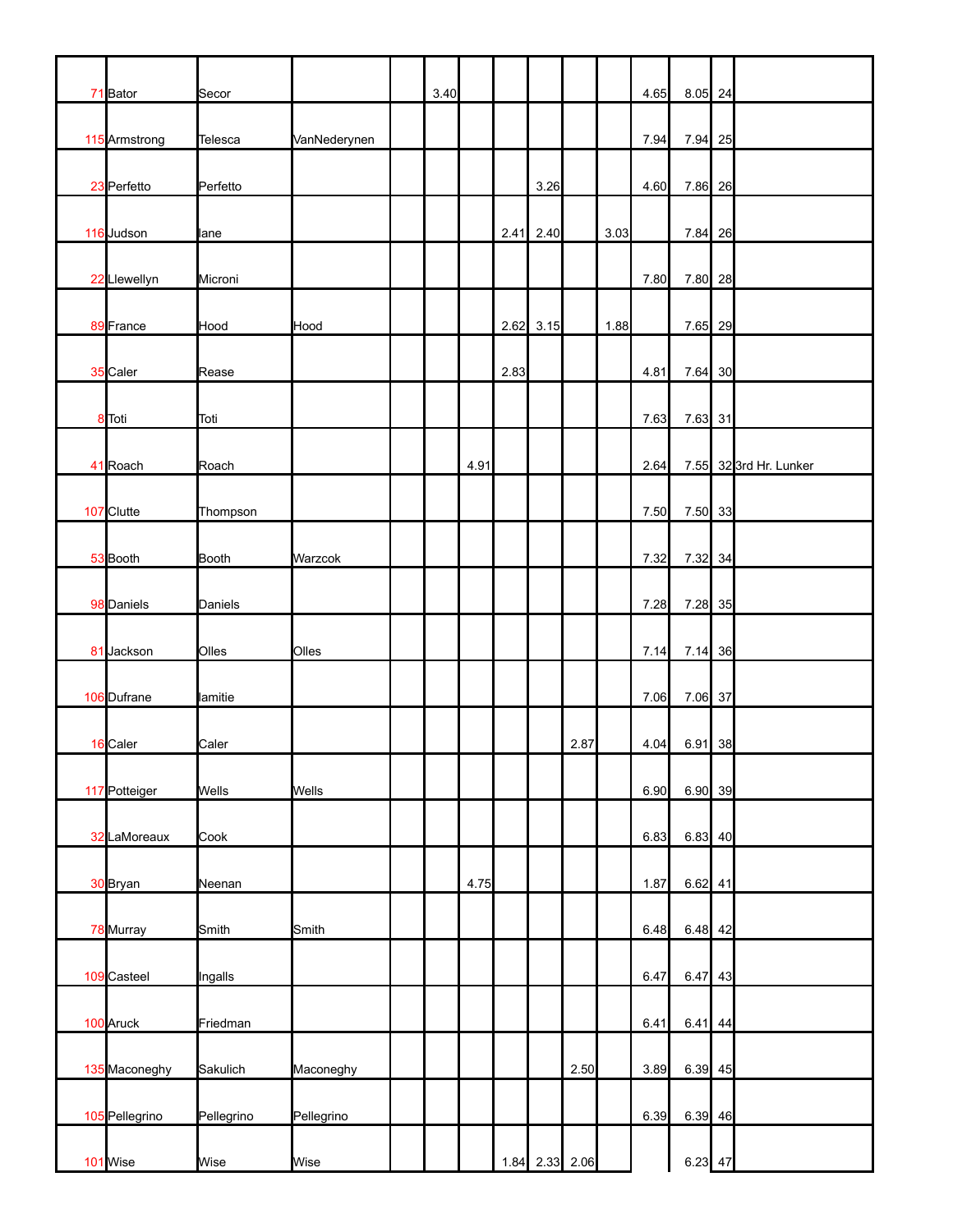| 24 Micrek    | Smith      |                 |      |      |      |             |           | 6.13 | $6.13$ 48 |                |
|--------------|------------|-----------------|------|------|------|-------------|-----------|------|-----------|----------------|
| 20 Conklin   | Harrington |                 |      |      |      |             | 2.74 3.35 |      | $6.09$ 49 |                |
| 68 Miller    | Stickler   | Stickler        |      |      |      |             |           | 5.96 | 5.96 50   |                |
| 97 Annis     | Morgenson  | Morgenson       |      |      |      |             |           | 5.83 | 5.83      |                |
| 99 Cilento   | Colombai   | Gallelli        |      |      |      |             |           | 5.74 | 5.74      |                |
| 58 Evans     | Griesmyer  |                 |      |      |      |             |           | 5.61 | 5.61      |                |
| 21 Goddard   | Jackson    |                 |      |      |      | 3.37        |           | 1.98 | 5.35      |                |
| 96 Rapp      | Rapp       | Rapp            |      |      |      |             |           | 5.33 | 5.33      |                |
| 4 Terhune    |            |                 |      |      |      |             |           | 5.27 | 5.27      |                |
| 52 Feathers  | Miller     |                 |      |      |      |             |           | 5.25 | 5.25      |                |
| 114 Murdie   | Murdie     | Murdie          | 2.50 |      | 2.59 |             |           |      | 5.09      |                |
| 61 Wolfe     | Wolfe      | Wolfe           |      |      |      |             |           | 5.04 | 5.04      |                |
| 29 Biocourt  |            |                 |      |      |      |             |           | 4.77 | 4.77      |                |
| 26 Covey     |            |                 |      |      |      | $2.11$ 2.65 |           |      | 4.76      |                |
| 133 Herritt  | McCollom   |                 |      |      |      |             |           | 4.43 | 4.43      |                |
| 18 Gertis    | Knauss     | Knauss          |      |      |      |             |           | 4.39 | 4.39      |                |
| 42 Skirment  | Skirment   |                 |      |      |      |             |           | 4.32 | 4.32      |                |
| 108 Bleiler  | Kemeter    | <b>Stebbins</b> |      |      |      |             |           | 4.16 | 4.16      |                |
| 55 Schiszler | Schiszler  | Simmons         | 2.37 |      |      | 1.76        |           |      | 4.13      |                |
| 15 Hoffman   | Lutz       |                 |      |      |      |             |           | 3.92 | 3.92      |                |
|              | Sheehan    |                 |      |      |      |             |           | 3.62 | 3.62      |                |
| 54 Smiley    |            |                 |      |      |      |             |           |      |           | Ladies Lunker  |
| 87 Pierce    | Speech     |                 |      |      | 3.39 |             |           |      | 3.39      | 4th Hr. Lunker |
| 121 Powell   | Buckmann   | Gradwick        |      |      | 3.38 |             |           |      | 3.38      |                |
| 132 Connor   | Connor     |                 |      | 3.28 |      |             |           |      | 3.28      |                |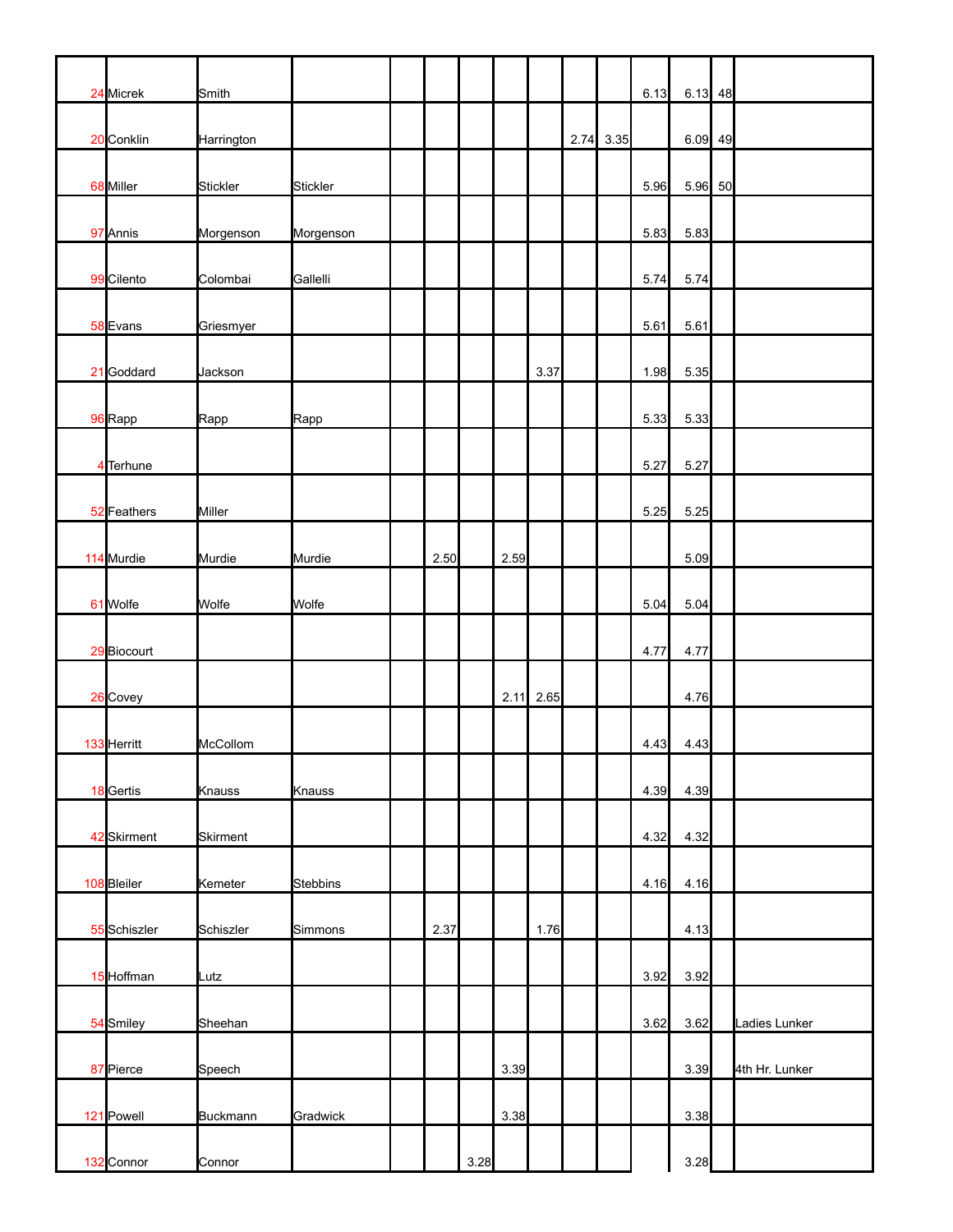| 51 Combs        | Grover       | Grover         |      |      | 2.84 |      |      |      | 2.84 |  |  |
|-----------------|--------------|----------------|------|------|------|------|------|------|------|--|--|
| 125 Badolato    | Burns        |                | 2.73 |      |      |      |      | 0.00 | 2.73 |  |  |
| 129 Bartolotti  | Ciotti       |                |      | 2.66 |      |      |      |      | 2.66 |  |  |
| 79 Perry        | Perry        |                |      |      |      | 2.60 |      |      | 2.60 |  |  |
| 27 Boczar       | Colarusso    | Maloney        |      |      |      |      |      | 2.53 | 2.53 |  |  |
| 36 Loomis       | Loomis       |                |      |      |      | 2.50 |      |      | 2.50 |  |  |
| 82 Mierek       | Hedigger     | Herkowitz      | 2.31 |      |      |      |      |      | 2.31 |  |  |
| 128 Bartolotti  | Costello     | Symonds        |      |      |      | 2.31 |      |      | 2.31 |  |  |
| 3 Gonyeau       | Gascon       |                |      |      | 2.25 |      |      |      | 2.25 |  |  |
| 73 Turner       | Turner       | <b>Skinner</b> |      |      |      |      | 1.95 |      | 1.95 |  |  |
| 127 Tarantella  | Zgurich      |                |      |      |      |      |      | 1.74 | 1.74 |  |  |
| 5 Swinegar      | Swinegar     |                |      |      |      |      |      |      | 0.00 |  |  |
| 6 Hines         | Sutkowski    |                |      |      |      |      |      |      | 0.00 |  |  |
| 10 Johnson      | Ziarko       |                |      |      |      |      |      |      | 0.00 |  |  |
| 11 Wood         | Wood         |                |      |      |      |      |      |      | 0.00 |  |  |
| 12 Kresconko    | Kresconko    |                |      |      |      |      |      |      | 0.00 |  |  |
| 13 Maccubbin    | Maccubbin    |                |      |      |      |      |      |      | 0.00 |  |  |
| 17 Robinson     | Wilson       |                |      |      |      |      |      |      | 0.00 |  |  |
| 25 Vaadi        | Vaadi        |                |      |      |      |      |      |      | 0.00 |  |  |
| 28 Witczak      |              |                |      |      |      |      |      |      | 0.00 |  |  |
| 31 Derrenbacher | Derrenbacher |                |      |      |      |      |      |      | 0.00 |  |  |
| 34 Standen      | Standen      |                |      |      |      |      |      |      | 0.00 |  |  |
| 37 Bower        | Kiess        |                |      |      |      |      |      |      | 0.00 |  |  |
| 39 Abbatiello   | DeVries      |                |      |      |      |      |      |      | 0.00 |  |  |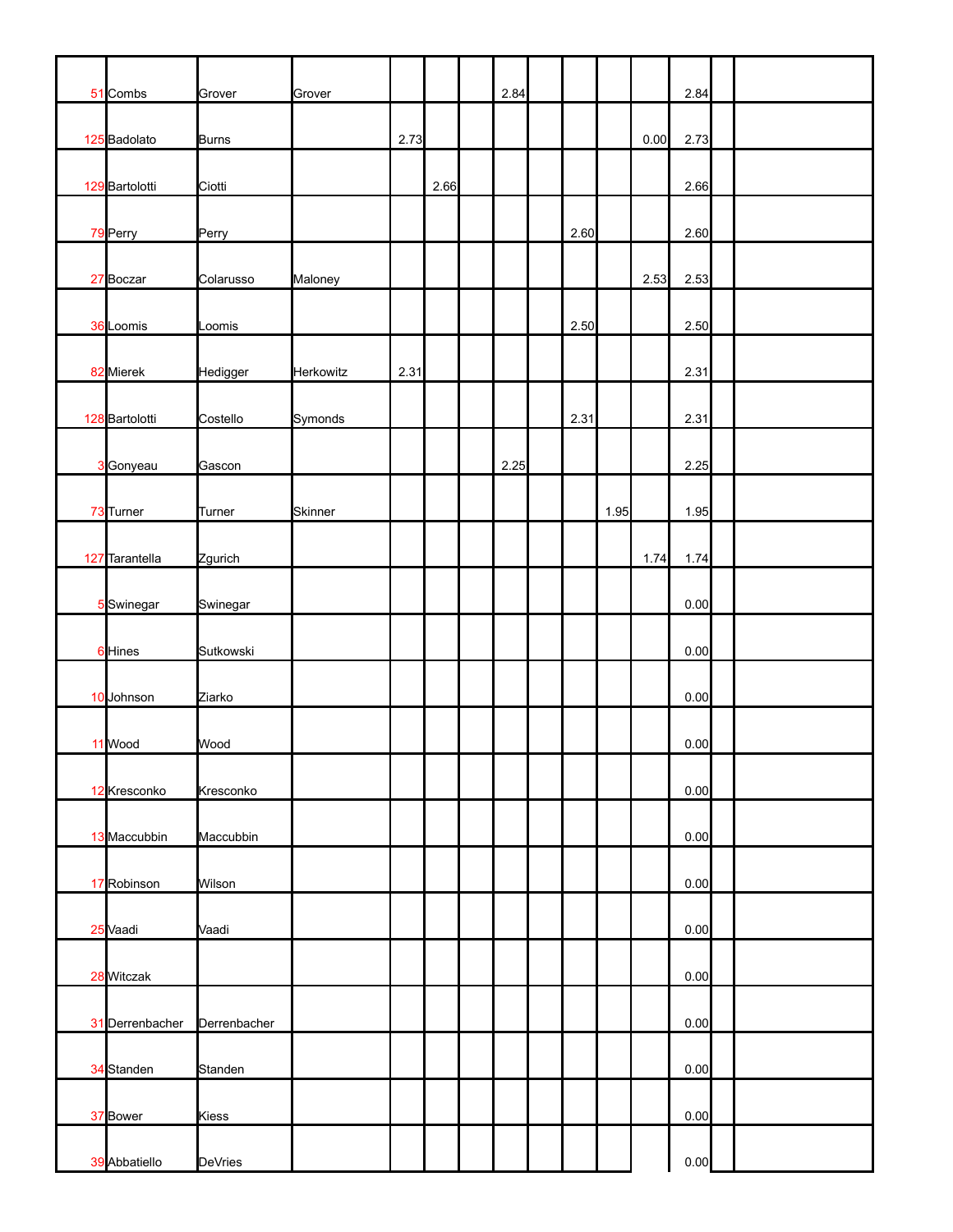| 43 Campbell   | Mazol     |          |  |  |  |  | 0.00 |  |
|---------------|-----------|----------|--|--|--|--|------|--|
| 45 Nester     | Plocek    |          |  |  |  |  | 0.00 |  |
| 47 Reynolds   | Robinson  |          |  |  |  |  | 0.00 |  |
| 48 Campfield  | Martin    |          |  |  |  |  | 0.00 |  |
| 49 Ash        | Sieminick |          |  |  |  |  | 0.00 |  |
| 50 Ash        | Resman    |          |  |  |  |  | 0.00 |  |
| 57 Doucette   | Griesmyer |          |  |  |  |  | 0.00 |  |
| 59 Gideon     | Gideon    |          |  |  |  |  | 0.00 |  |
| 63 Donnelly   | Eurillo   |          |  |  |  |  | 0.00 |  |
| 64 LaMoreaux  | Lamoreaux |          |  |  |  |  | 0.00 |  |
| 66 Toti       | Toti      |          |  |  |  |  | 0.00 |  |
| 67 Padula     | Padula    |          |  |  |  |  | 0.00 |  |
| 70 Davis      | Staie     |          |  |  |  |  | 0.00 |  |
| 72 Fitzgerald | Funk      |          |  |  |  |  | 0.00 |  |
| 74 Cowan      | Dragoon   | Fresn    |  |  |  |  | 0.00 |  |
| 75 Uppstrom   | Uppstrom  |          |  |  |  |  | 0.00 |  |
| 76 Baylor     | Baylor    |          |  |  |  |  | 0.00 |  |
| 80 Green      | Green     |          |  |  |  |  | 0.00 |  |
| 83 Mierek     | Mierek    | Zylinsky |  |  |  |  | 0.00 |  |
| 84 Davenport  | Szabo     |          |  |  |  |  | 0.00 |  |
| 86 Walsh      | Heller    |          |  |  |  |  | 0.00 |  |
| 88 Kahabka    | Smith     |          |  |  |  |  | 0.00 |  |
| 90 Suchnick   | Suchnick  |          |  |  |  |  | 0.00 |  |
| 92 Drake      | Root      | Tierno   |  |  |  |  | 0.00 |  |